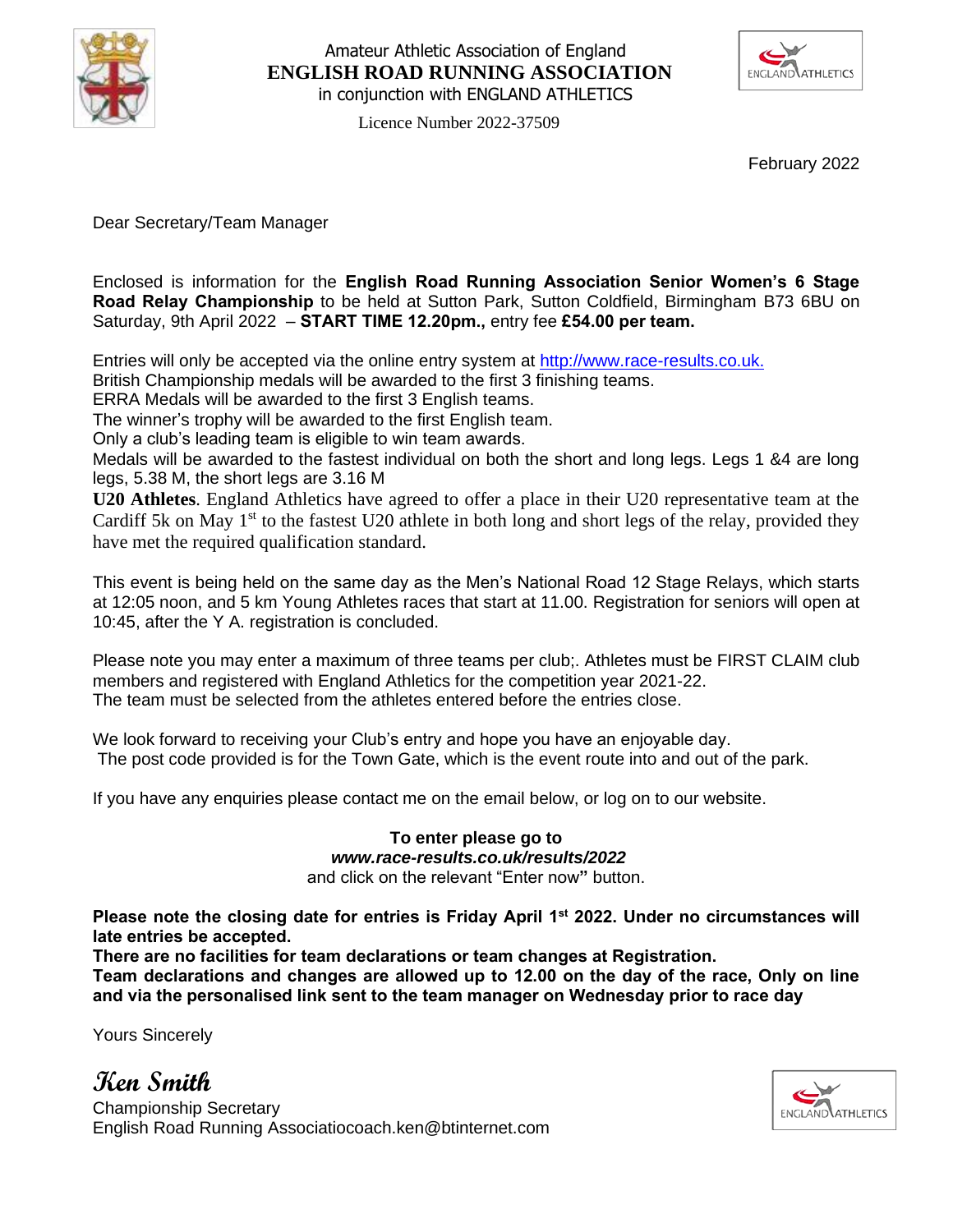

## Amateur Athletic Association of England **ENGLISH ROAD RUNNING ASSOCIATION** in conjunction with ENGLAND ATHLETICS **PERTINENT RULES OF THIS COMPETITION**

### RULE 5 –FIRST CLAIM STATUS –ALL RULES APPLY

**RULE 141** S3 (IV,V )Junior Men & Women who are aged 17, 18 or 19 on 31st August 2021 may compete in the senior events.

**RULE 143 CLOTHING:** All team members MUST wear the same design of registered Club vest and colours, unless the Referee has given permission for a change to be made.

.Any advertising or sponsorship on clothing must comply with UK Athletics Rule.

Clubs are not allowed to enter more than THREE TIMES the number entitled to compete. A Club entering more than one team in a race shall be allowed to select their teams from the total the club entry. Teams must be declared before the start of the race.

A team will be subject to disqualification if its team members are subsequently found **NOT** to have run as declared. No runner is permitted to run more than one leg. Clubs that run ineligible runners will be disqualified and may have their entry refused for the 2020/21 events.

Athletes are not allowed to compete for 2 different clubs in both the Area, and equivalent National Road Relay championship events, in the same year.